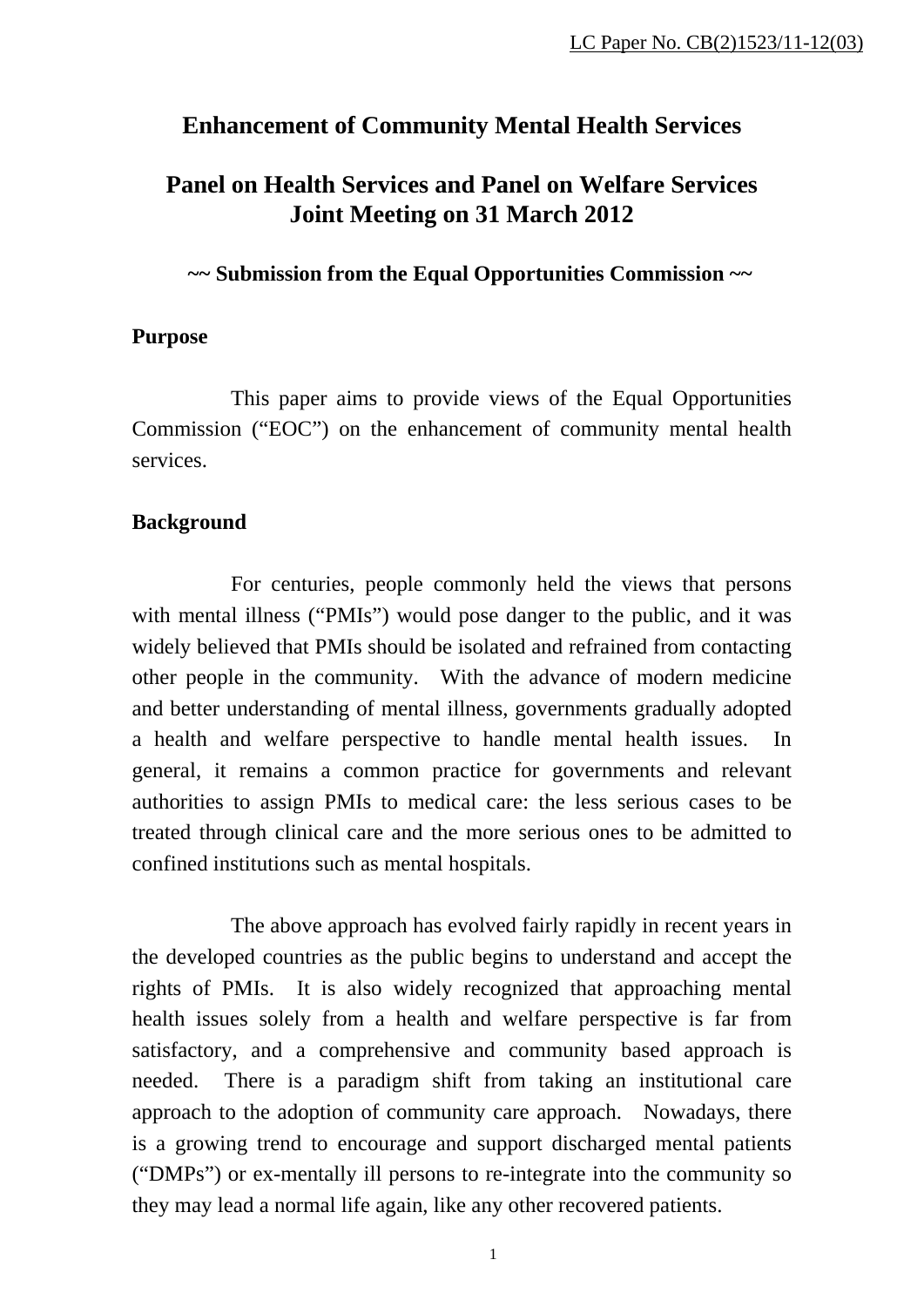## **Convention on the Rights of Persons with Disabilities**

In respect of the Convention on the Rights of Persons with Disabilities ("CRPD"), Article 3 of the Convention states that one of the principles of CRPD is to ensure the full and effective participation and inclusion of PWDs in the society. Meanwhile, Article 19(c) states that "*States Parties to this Convention recognize the equal right of all persons with disabilities to live in the community, with choices equal to others, and shall take effective and appropriate measures to facilitate full enjoyment by persons with disabilities of this right and their full inclusion and participation in the community, including by ensuring that: (c) Community services and facilities for the general population are available on an equal basis to persons with disabilities and are responsive to their needs.*"

Taking into account the spirit and core values enshrined in the CRPD and the paradigm shift from institutional care to community care for PMIs, Hong Kong should accord a higher priority and take proactive measures to provide community support and care to PMIs and to facilitate DMPs' re-integration into the community.

# **Current situation**

The Government has since 2001 launched a number of initiatives to improve community support services for PMIs/DMPs in order to help them improve their social adjustment capabilities for early and better re-integration into the community. The following are some of the measures:

- (a) Post-discharge community support to frequently re-admitted psychiatric patients;
- (b) Recovery support programme for psychiatric patients in the community;
- (c) Community Rehabilitation Day Services;
- (d) Community Mental Health Link;
- (e) Community Mental Health Care; and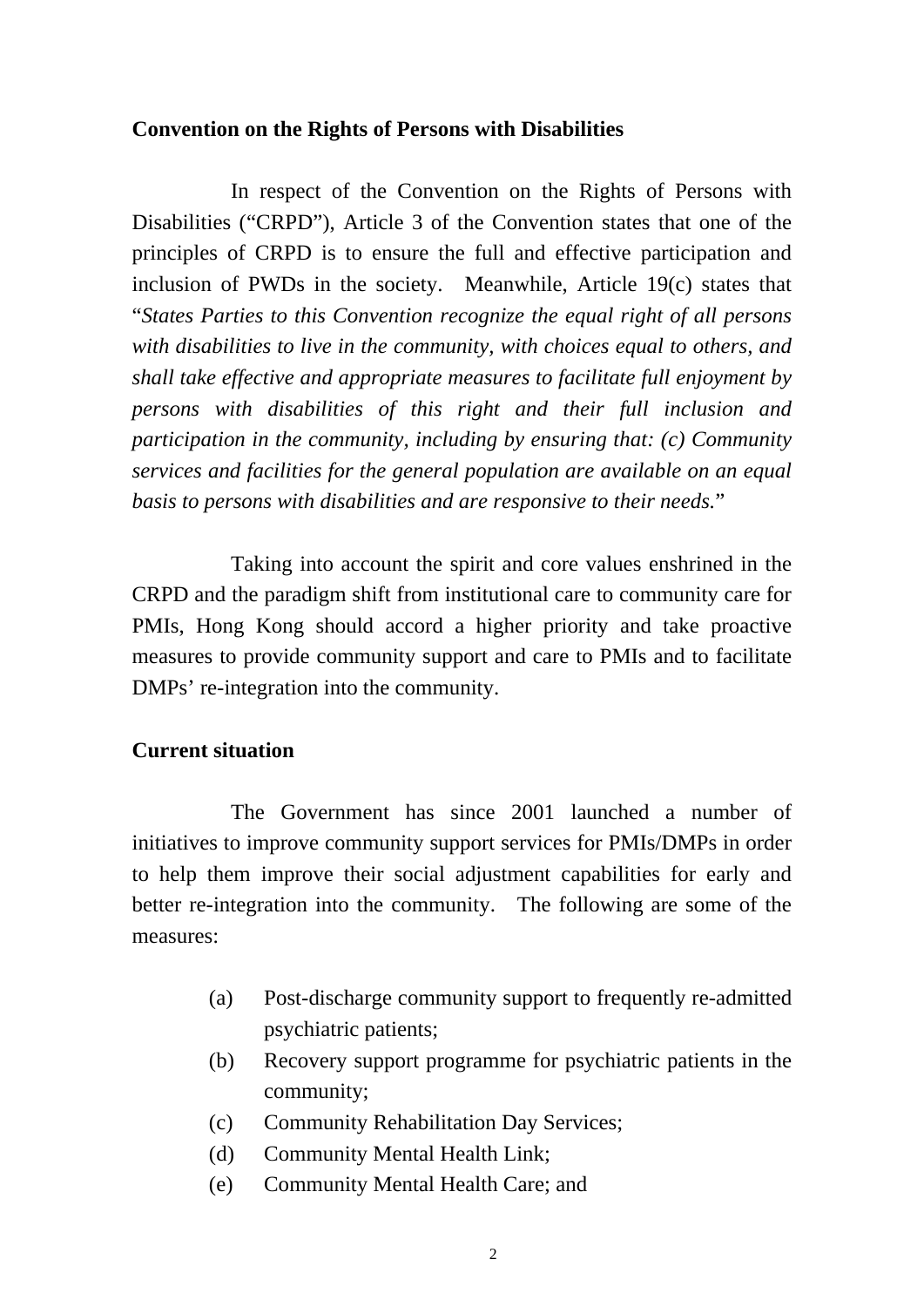(f) Integrated Community Centre for Mental Wellness ("ICCMW").

Despite these measures, PMIs/DMPs still face tremendous difficulties in medical care and in community acceptance. Our observation on the key problems and the corresponding recommendations are as follows.

# *Inadequate medical services*

It is crucial for PMIs residing in the community to receive timely follow-up treatments. However, owing to the lack of mental health professionals as well as allied health personnel with experience in community mental health services, PMIs have to wait for a long time to receive proper medical consultations and treatments. Besides, first-line psychiatric drugs dispensed by the public hospitals are often criticized by users to be outdated and have undesirable side effects.

Moreover, the Government closed all evening out-patient clinics for mental patients ("evening clinic") in 2005 due to the low utilization rate. However, according to a survey conducted by Society for Community Organization ("SOCO") in 2011, about 80% of the 350 respondents said that they had to attend medical consultations on their own, and half of the respondents indicated that the closure of the evening clinic had negative impact on their work, income and image as they had to take leave at daytime to attend medical consultation.

The Government should map out long-term manpower plans in relation to the training of mental health professional as well as allied health personnel with experience in community mental health services. The Government must also review the psychiatric drugs given to PMIs and consider upgrading them to those with less undesirable side effects. In addition, the Government should consider re-opening some evening clinics to facilitate those working PMIs/DMPs to attend medical consultations without causing disruptions to their work.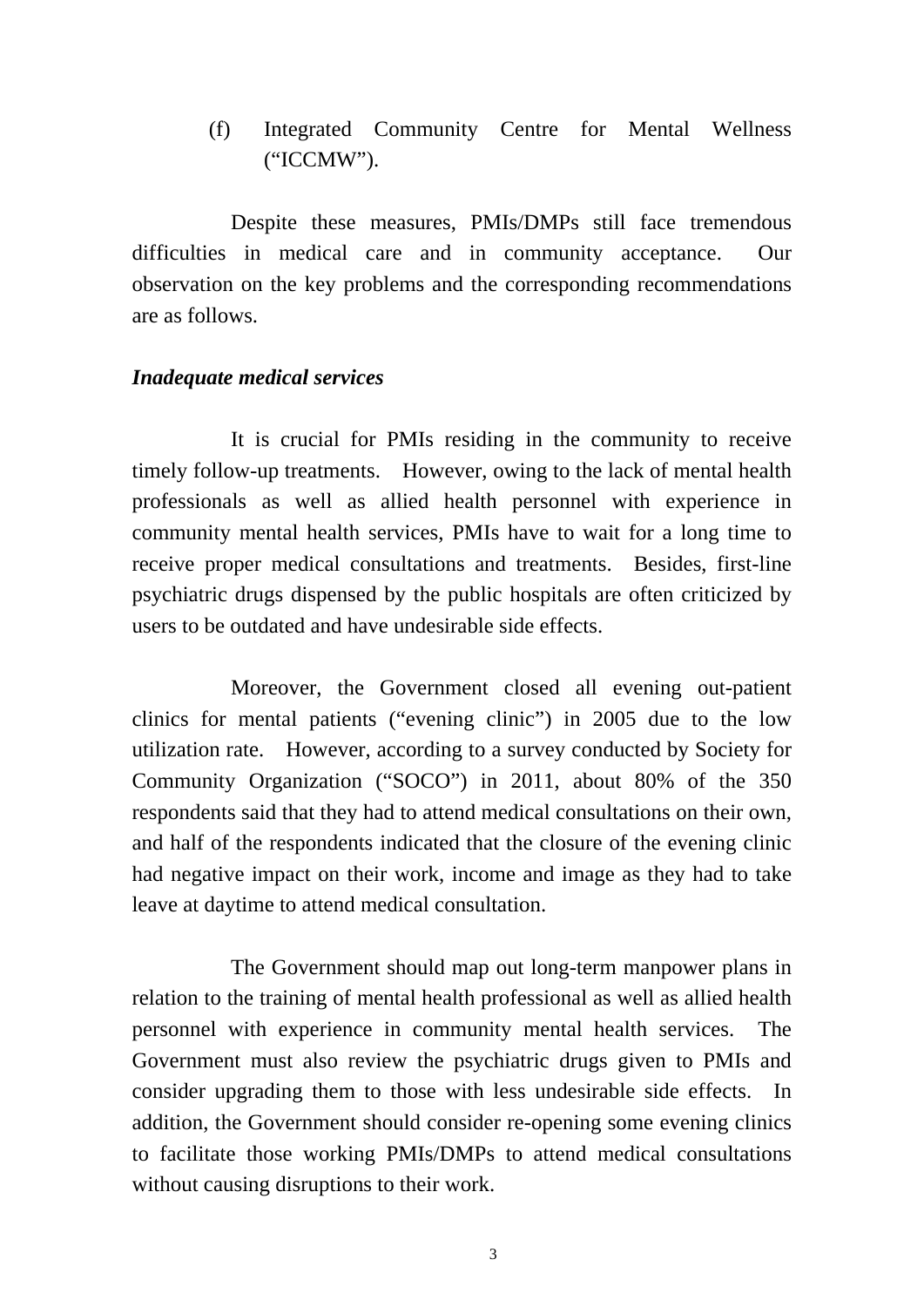## *Lack of employment opportunities*

Given some DMPs do not have the most up-to-date job related skill and experience, it is not easy for them to find suitable jobs after they return to the community. According to the above-mentioned survey conducted by the SOCO, only about 30% of the respondents were in employment. Moreover, as reported in the "Survey on Persons with Disabilities and Chronic Diseases" (Census and Statistics Department, 2006-07), the unemployment rate of persons with mental illness/mood disorder was 14% whereas the overall unemployment rate for the Hong Kong population in 2007 was 4%.

Hence, the Government should intensify vocational training to DMPs and provide active assistance to them to re-enter the labour market. We also urge the Government to enhance public education on mental health and rectify public misunderstanding about PMIs, as part of the effort to facilitate the employment of PMIs/DMPs.

# *Integrated Community Centres for Mental Wellness ("ICCMWs")*

In order to provide one-stop, integrated and accessible community health support services to DMPs, persons with suspected mental health problems, their families and carers and residents living in the district, Social Welfare Department ("SWD") set up the first ICCMW in Tin Shui Wai in 2009. In the 2009-2010 Policy Address, the Government announced that it would provide additional recurrent funding for expanding the service mode of ICCMW to all the 18 districts in 2010-2011.

However, as at February 2012, 6 ICCMWs have been operating in permanent premises, 9 have secured permanent accommodation and 9 ICCMWs have yet to identify suitable premises. One of the difficulties is the lack of public acceptance to ICCMWs, and some members of the public as well as community leaders hold opposing views on the proposed locations for ICCMWs. The lack of sufficient mental health care professionals and supporting personnel is also an obstacle to the smooth and effective implementation and operations of ICCMWs.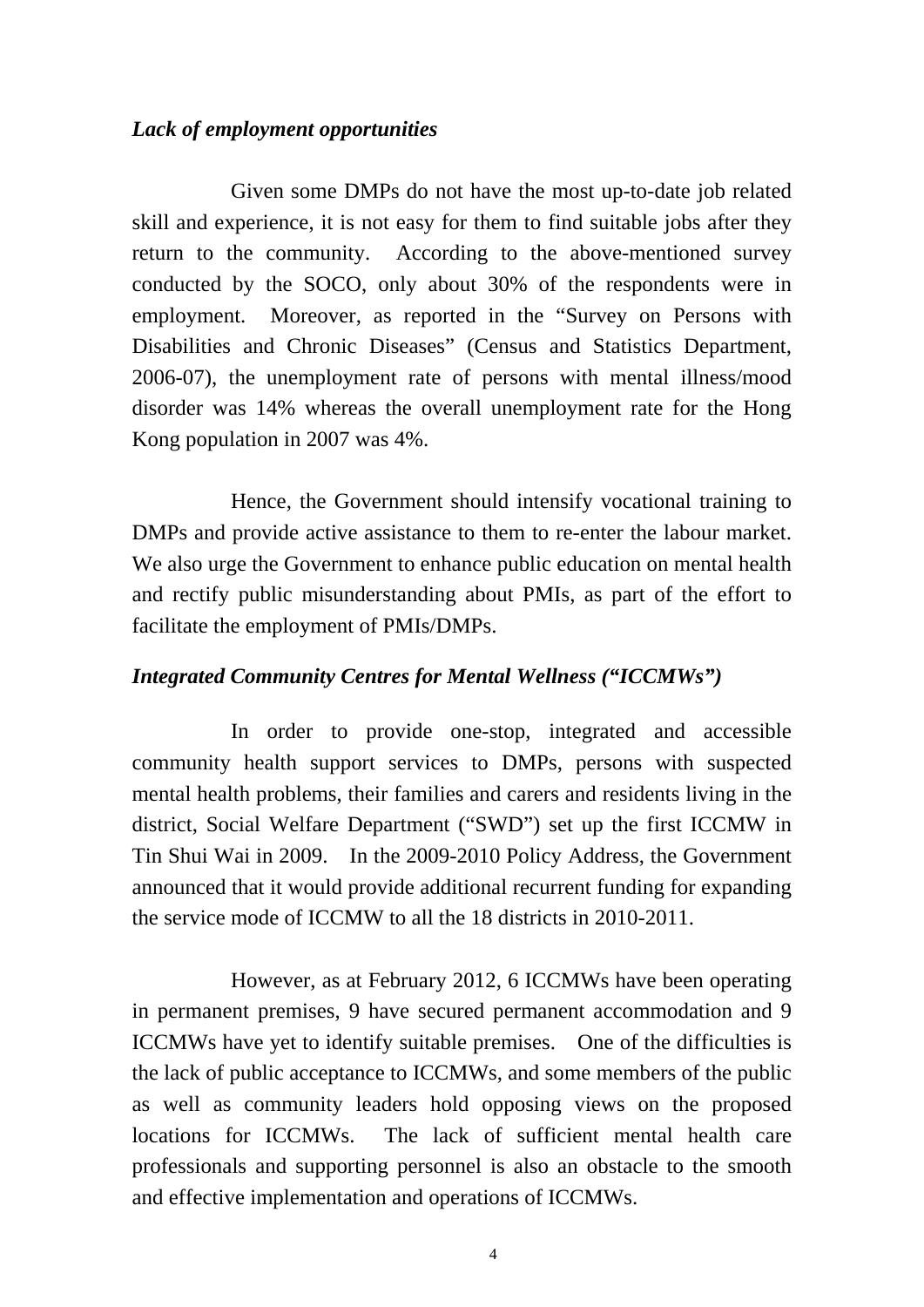The relevant departments including SWD and Home Affairs Department's District Offices should take a more proactive and progressive approach in facilitating the early establishment of the remaining ICCMWs. Local objections can never be eliminated altogether, but so long as there is firm proof that the service is safe, is needed by all in the local community, and will be adequately staffed to ensure effective care for PMIs, they should proceed after a reasonable period has been allowed for public education and consultation.

#### **Further recommendations**

We have a number of other recommendations, based on years of observation, learning from best practice elsewhere, and listening to stakeholders.

#### *Setting up a central coordination body – Mental Health Council*

Mental health is more than the absence of mental illness. People can have varying degree of mental health condition, whether or not they have a mental illness. Mental illnesses and problems are believed to result from a complex interaction among social, economic, psychological and biological/genetic factors. Thus, the Government should adopt a multi-sectorial and co-ordinated approach to provide integrated and accessible community health support services to PMIs, especially the DMPs, persons with suspected mental health problems, their families and carers and residents living in the district. EOC has advocated for a long time that the Government should set up a high powered and broad based Mental Health Council, preferably chaired by the Chief Secretary for Administration, who should proactively co-ordinate and monitor the formulation and implementation of both short term and long term policies and action plans related to mental health support services.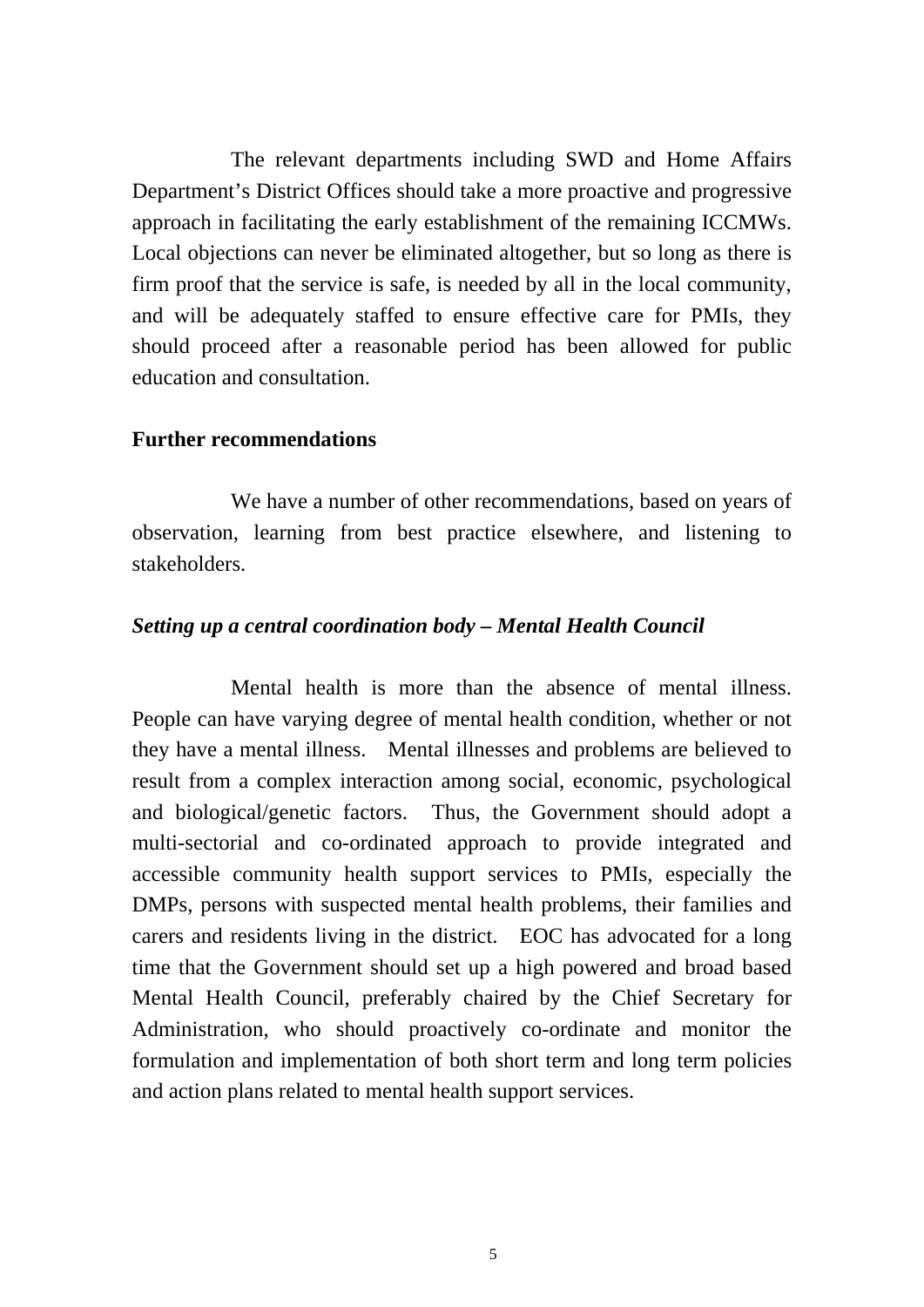#### *Engaging key stakeholders*

The Government should involve key stakeholders, including members of the public, PMIs, DMPs, community leaders, educationalists, health professionals in the policy making process in order to facilitate the formulation of a more comprehensive policy and corresponding resource input.

#### *Mental health information system*

It is noted that Article 31 of CRPD asserts that "*States Parties undertake to collect appropriate information, including statistical and research data, to* enable *them to formulate and implement policies to give effect to the present Convention.*"

Currently, it appears that there is no accurate and reliable figures for the prevalence of most psychological disorders and mental illness in the local community. In the absence of a thorough knowledge of the mental health profile of the population, it is difficult for the Government to formulate relevant and effective policies. It is also hard to assess whether or not the community support services for PMIs are adequate to address the actual demands.

In light of the above, setting up a comprehensive database is essential. It should form part of the work of the Mental Health Council.

#### *Recognizing the contribution and supporting the needs of PMI's families*

Families of PMIs, whether they are made up of relatives or drawn from a person's broader circle of support, are a major resource in promoting well-being, providing care and fostering recovery across the life-span for PMIs. Their contribution should be recognized, as are the needs of families themselves. Families should be engaged and helped through education and programmes such as parenting and sibling support, financial assistance, peer support and respite care. Wherever possible,